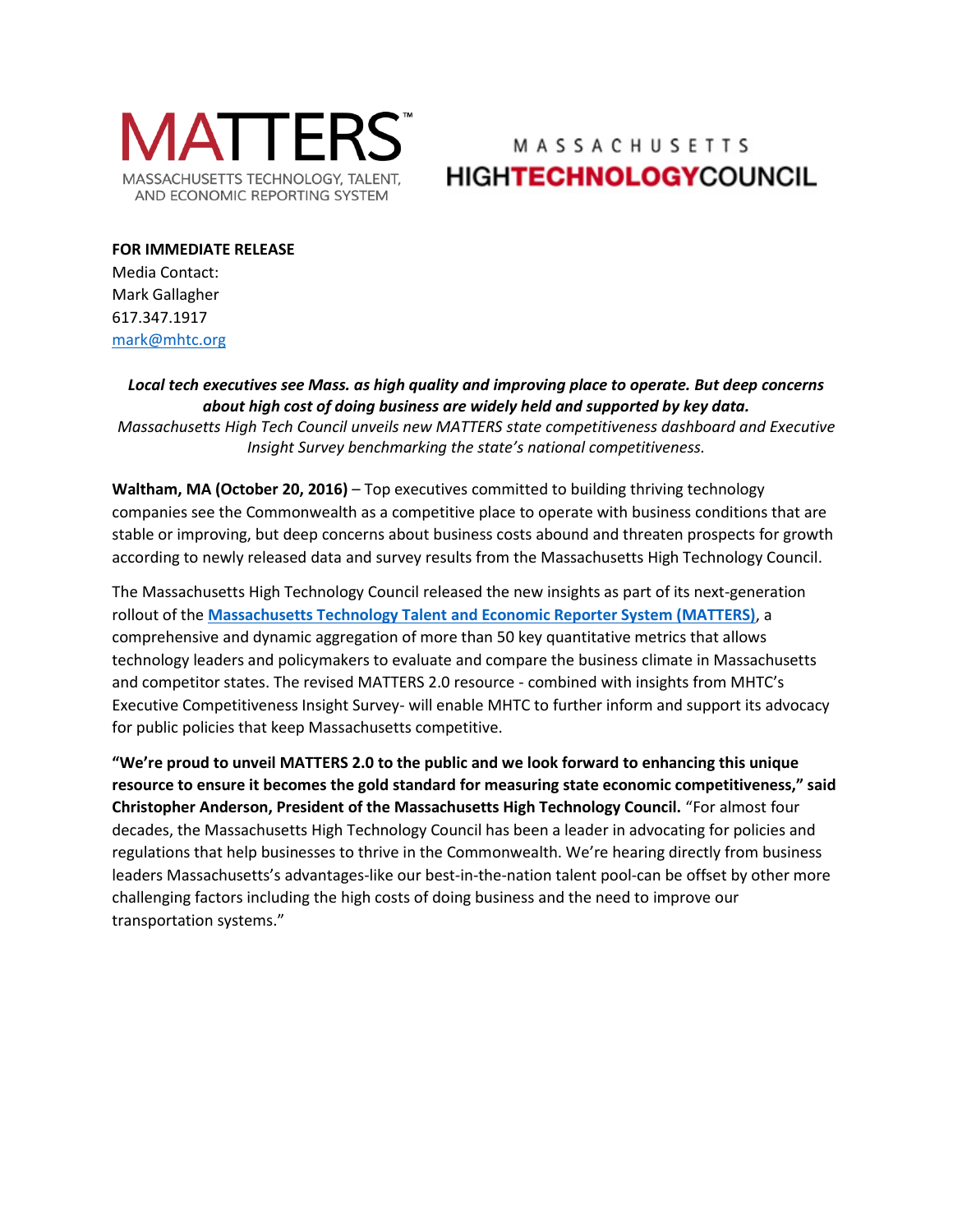



≡

HIGHTECHNOLOGYCOUNCIL WWPI

#### **MATTERS Executive Competitiveness Insight Survey**

The **[MATTERS Executive Competitiveness Insight Survey](http://matters.mhtc.org/resources/MATTERS_Executive_Competitiveness_Insight_Survey_Fall_2016.pdf)**, conducted by KPMG on behalf of the Massachusetts High Technology Council, surveys business leaders about Massachusetts' current competitive position among leading technology states on a semiannual basis.

The inaugural survey, conducted in September, found that 72% rate Massachusetts as a good or excellent place to do business and 90% feel the local business environment is holding steady or improving. But 71% of executives identified the "cost of doing business" in-state as among the "greatest potential risks" to their businesses.

Other insights include:

- 54 percent of executives cited "transportation issues" among the greatest potential risks to their businesses.
- 44 percent of executives cited the "available pool of skilled workforce" among the greatest potential risks to their businesses.

**"Perceptions matter. The MATTERS Executive Survey creates a premier snapshot of how our Commonwealth's ability to compete with other states is perceived by job-creators," Anderson said. "We expect the combination of MATTERS data and CEO perceptions to be invaluable to our state leaders and policymakers as we continue to work together to build a strong economic future for Massachusetts.**"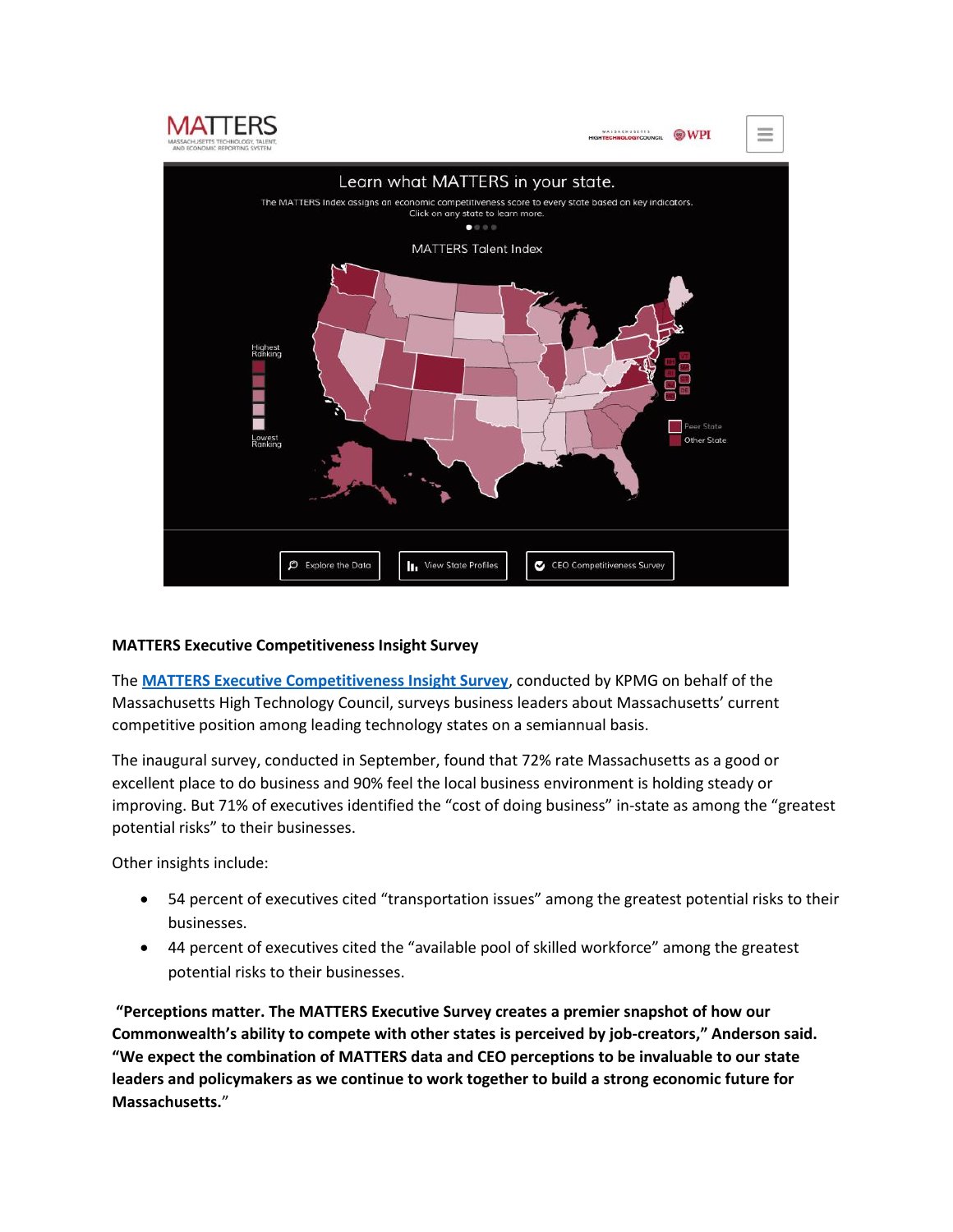**"Massachusetts is home to a number of cutting edge technology and manufacturing companies that we consistently communicate with to discuss important issues like competitiveness and workforce development," said Governor Charlie Baker. "We look forward to analyzing the MATTERS 2.0 data with our colleagues in industry and academia and using the information to make the Commonwealth an even more attractive place for technology companies."** 



## **About MATTERS**

Powered by technology developed under the direction of faculty and students from the graduate data science program at Worcester Polytechnic Institute, MATTERS was originally launched as a beta site in 2015. The newly-unveiled MATTERS 2.0 online dashboard consolidates a set of key cost, economic and talent metrics along with a collection of independent national rankings into a single source for industry leaders, policymakers, and researchers interested in cultivating the conditions for success for Massachusetts' technology-based businesses.

The MATTERS State Profiles and executive survey are designed in complement to draw insights and present a clear portrait of how Massachusetts compares to the rest of the country in creating a competitive business climate. These insights are intended to drive action so that Massachusetts policymakers can make impactful decisions that foster economic growth.

#### **[Click here for a webinar on how to use MATTERS](https://vimeo.com/188038696)**

**MATTERS is supported by subject matter expertise and financial sponsorships from Council members and supporters including: the Mass. Tech Collaborative, Millipore Sigma, Monster Worldwide, the MITRE Corporation, PTC, Putnam Investments and the Worcester Polytechnic Institute.**

MATTERS will support the mission of the Massachusetts High Technology Council: to help make Massachusetts the world's most attractive place to live, work, and grow high technology businesses. The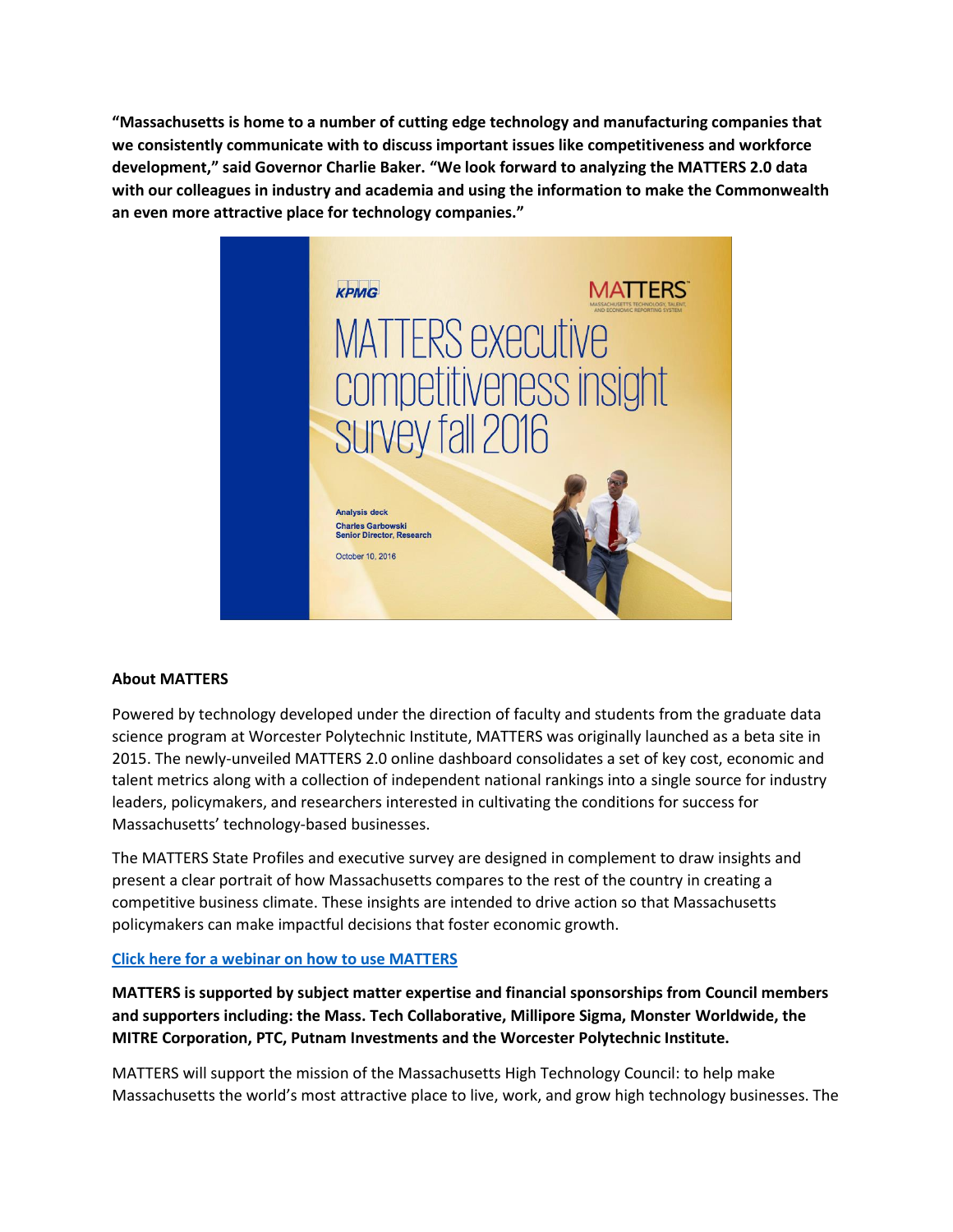different metrics assess Massachusetts' current competitive position among leading technology states while providing policy makers with the information critical to developing public policy that attracts and retains business to the state.



**"MATTERS is designed to present a comprehensive, objective portrait of how Massachusetts compares to the rest of the country in creating a climate where businesses can grow and develop," Anderson said. "We've tailored MATTERS to combine the metrics that business executives evaluate when they're considering the merits of a site location and its impact on the future of their employees. These insights are intended to drive action so that Massachusetts leaders make impactful decisions that foster economic growth for the Commonwealth and make our state more competitive.**"

MATTERS 2.0 includes more than 20 new metrics and redesigned State Profiles featuring performance indices that rank all 50 states on talent, tax, cost of doing business and quality of life. These uniform indices allow users to compare and contrast Massachusetts' performance against the other 49 states and the District of Columbia. The indices are developed using selected metrics to build such as STEM degrees per capita, corporate income tax rates, the state highway cost per mile, and student test performance on the National Assessment of Educational Progress. All data in MATTERS will be regularly updated with support from students and faculty from Worcester Polytechnic Institute and Brandies University. MATTERS' user interface has been developed with ongoing support from the Bentley University User Experience Center.

## **About the Massachusetts High Technology Council** – [www.mhtc.org](http://www.mhtc.org/)

The Massachusetts High Technology Council is the oldest and only cross-sector association of technology, professional services, and higher education CEOs and senior executives in Massachusetts. As advocates for public policies and programs that create and maintain a healthy and competitive business climate, the Council has lead winning strategies for 39 years. In addition to its mission focus on cost